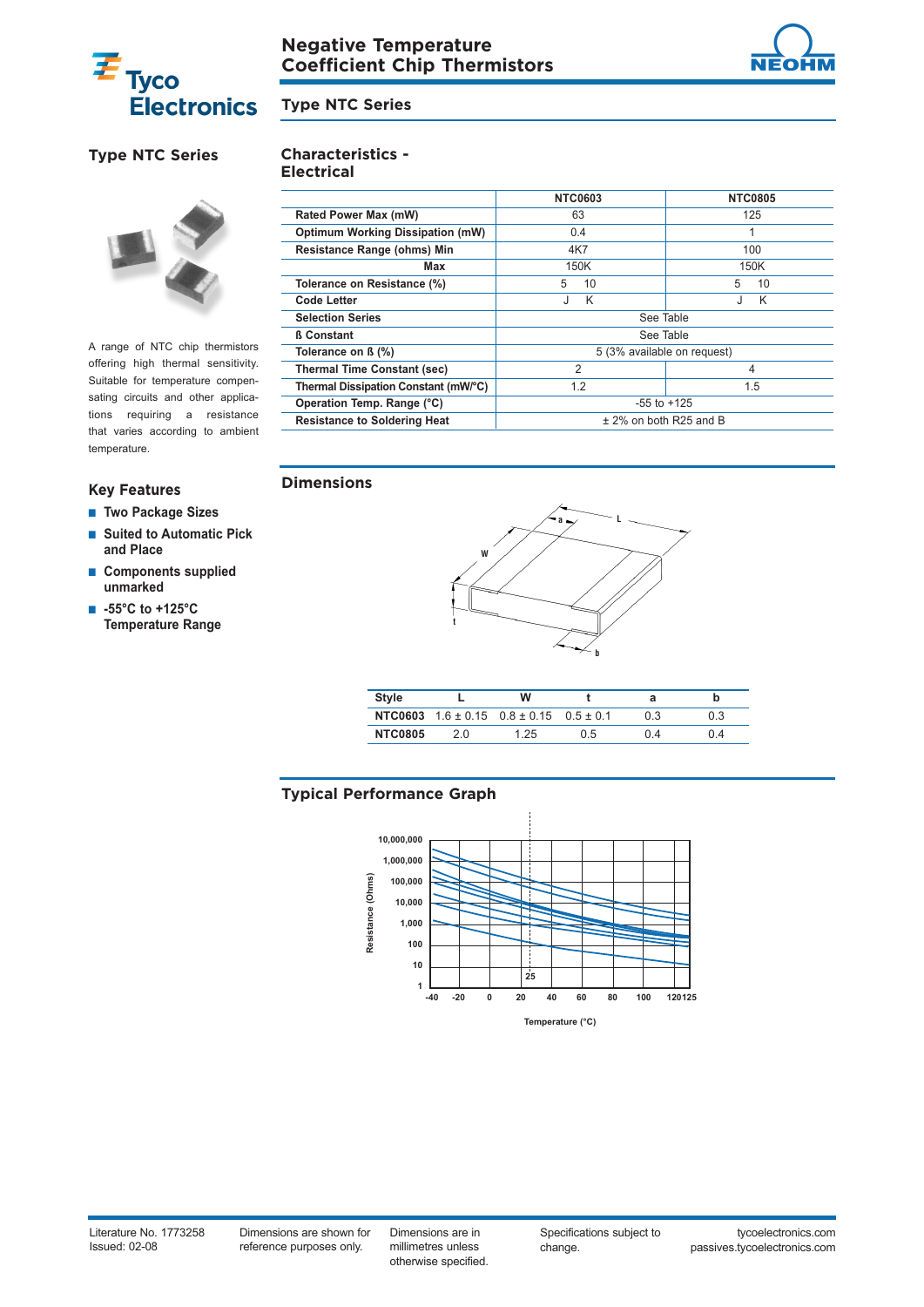



# **Type NTC Series**

## **Resistance Value / ß Constant**

| <b>Resistance Value</b> | <b>ß</b> Constant |                |  |
|-------------------------|-------------------|----------------|--|
| @ 25°C                  | <b>NTC0603</b>    | <b>NTC0805</b> |  |
| 100                     |                   | 2750           |  |
| 150                     |                   | 2750           |  |
| 220                     |                   | 2750           |  |
| 330                     |                   | 2750           |  |
| 470                     |                   | 2750           |  |
| 680                     |                   | 2750           |  |
| <b>1K0</b>              |                   | 2750           |  |
| <b>1K5</b>              |                   | 3000           |  |
| 2K <sub>0</sub>         |                   | 3000           |  |
| 2K2                     |                   | 3000           |  |
| 2K5                     |                   | 3000           |  |
| 3K0                     | - - - - -         | 3450           |  |
| 3K <sub>3</sub>         |                   | 3450           |  |
| 4K7                     | 3500              | 3450           |  |
| 5K0                     | 3500              | 3450           |  |
| 6K <sub>8</sub>         | 3500              | 3850           |  |
| 10K                     | 3700              | 4100           |  |
| 15K                     | 3850              | 4100           |  |
| 20K                     | 3950              | 4100           |  |
| 22K                     | 3950              | 4100           |  |
| 30K                     | 3950              | 4100           |  |
| 33K                     | 3950              | 4100           |  |
| 47K                     | 4100              | 4100           |  |
| 50K                     | 3950              | 3950           |  |
| 68K                     | 4100              | 4100           |  |
| 100K                    | 4100              | 4100           |  |
| 150K                    | 4100              | 4100           |  |
|                         |                   |                |  |

**Derating**



# **Power Rating and Maximum Operating Temperature**

The power rating is specified at an ambient temperature of 25°C. Under these conditions, the temperature of the thermistor element reaches its permitted maximum temperature of 125°C. The thermistor should be derated linearly from 100% at +55°C to zero at 125°C as shown in the derating curve.

#### **Mounting**

The thermistors are suitable for automatic placement.

#### **Marking**

The components are supplied unmarked.

## **Packaging**

Tape/reel - 5k pcs/reel.

Literature No. 1773258 Issued: 02-08

Dimensions are shown for reference purposes only.

Dimensions are in millimetres unless otherwise specified. Specifications subject to change.

tycoelectronics.com passives.tycoelectronics.com